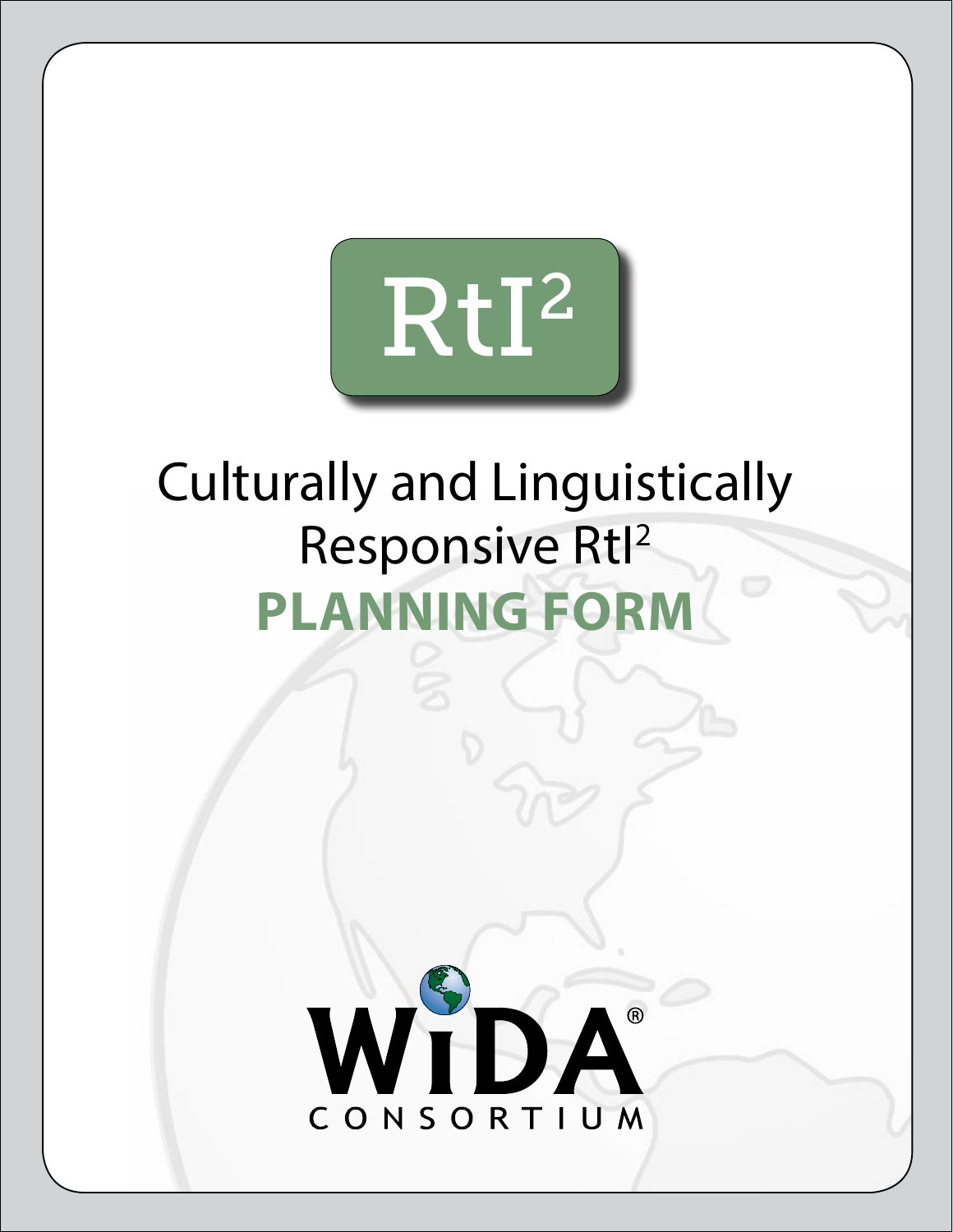# **Protocol for Gathering Data Along Seven Integral Factors**

| Protocol for Gathering Data Along Seven Integral Factors                    |                         |  |  |
|-----------------------------------------------------------------------------|-------------------------|--|--|
| <b>Integral Factors</b>                                                     | <b>Examples of Data</b> |  |  |
| Learning<br><b>Environment</b><br><b>Factors</b>                            |                         |  |  |
| <b>Academic</b><br><b>Achievement &amp;</b><br><b>Instructional Factors</b> |                         |  |  |
| Oral Language &<br><b>Literacy Factors</b>                                  |                         |  |  |

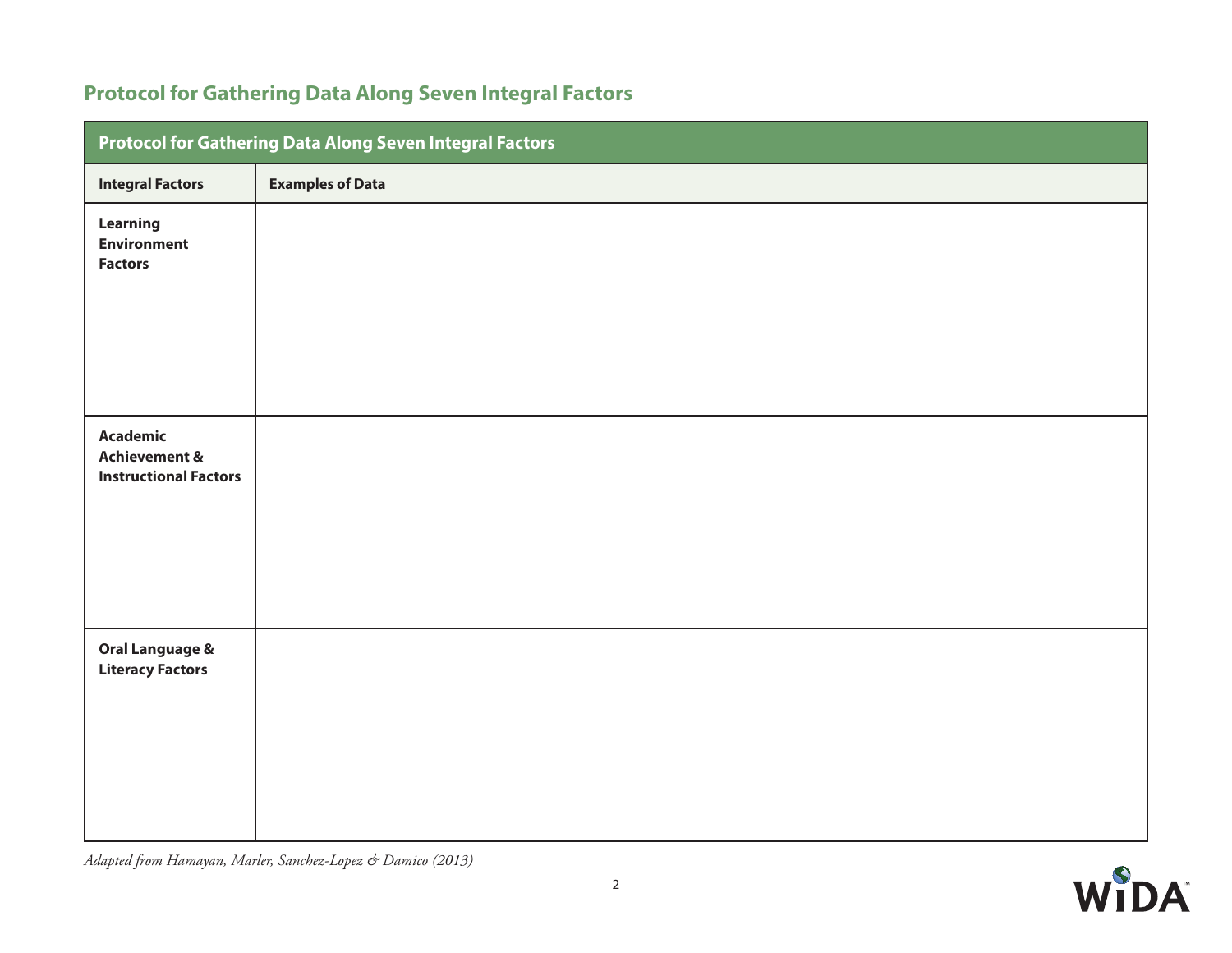| <b>Personal &amp; Family</b><br><b>Factors</b>                                                                                                                    |  |
|-------------------------------------------------------------------------------------------------------------------------------------------------------------------|--|
| <b>Physical &amp;</b><br>Psychological<br><b>Factors</b>                                                                                                          |  |
| <b>Previous Schooling</b><br><b>Factors</b>                                                                                                                       |  |
| <b>Cross-Cultural</b><br><b>Factors</b><br>(*Note: cross-cultural<br>considerations must<br>be taken into account<br>within all of the above<br>integral factors) |  |

Note: This data should be collected in students' home languages and English, to the greatest extent possible.

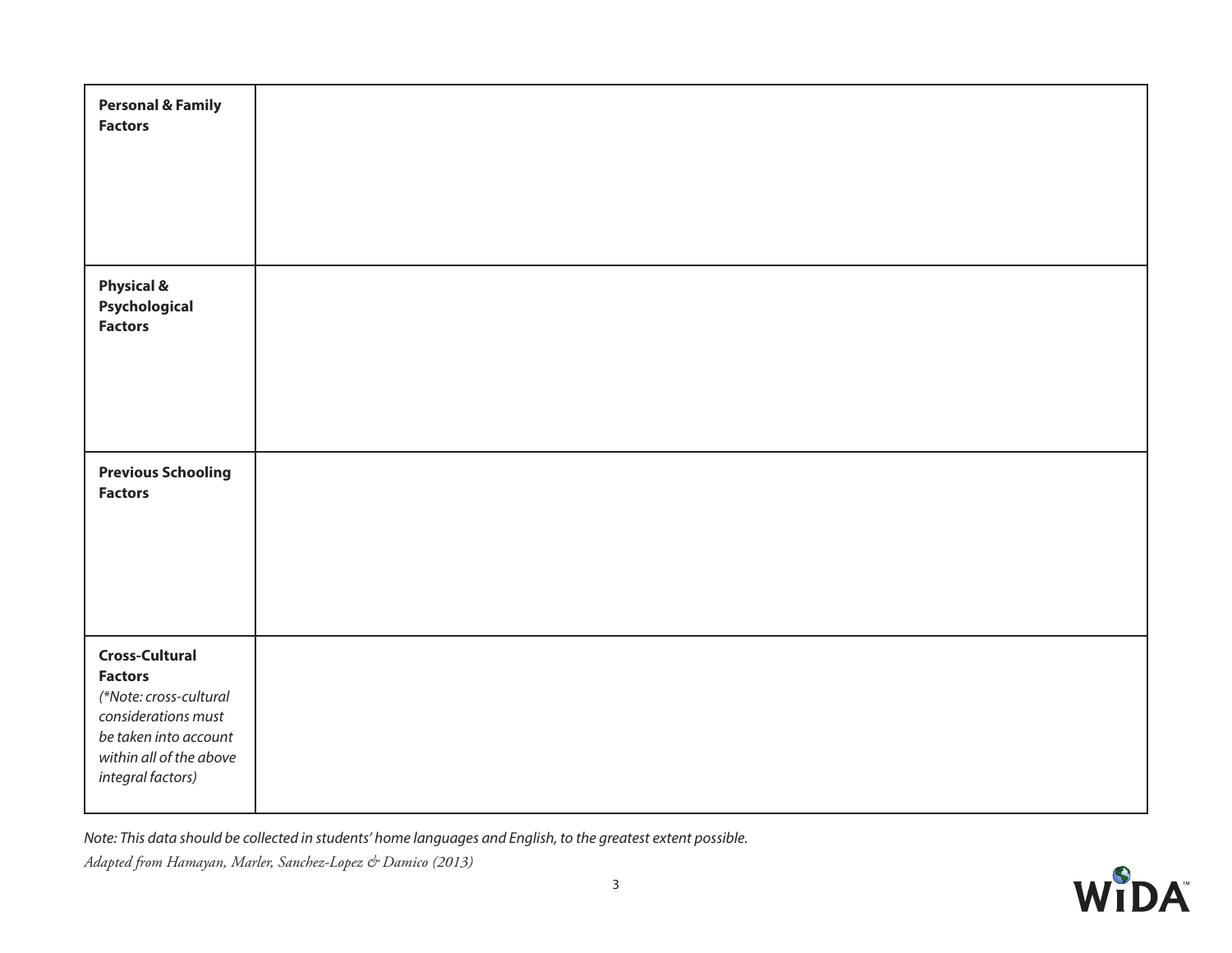# **Guiding Questions for Solution-Seeking Teams**

# **1. Learning Environment**

| <b>School Staff</b>                                | What percentage of content teachers have a minimum of an add-on bilingual or ELL<br>certification?<br>What staff members (e.g., teachers, administrators, and related services personnel) are<br>already knowledgeable about the process of acquiring a second or additional language?<br>What kinds of opportunities do all staff have for ongoing professional development in<br>delivering culturally and linguistically responsive pedagogy?<br>What opportunities do classroom teachers have to coordinate with ESL/Bilingual teachers?<br>$\bullet$                                                                                                                                                                                                                                                                                                                                                                                                                                                                                                                                                                                                                                                                                                                                                                                                                                                                                                                                                                                                                                                      |  |  |
|----------------------------------------------------|----------------------------------------------------------------------------------------------------------------------------------------------------------------------------------------------------------------------------------------------------------------------------------------------------------------------------------------------------------------------------------------------------------------------------------------------------------------------------------------------------------------------------------------------------------------------------------------------------------------------------------------------------------------------------------------------------------------------------------------------------------------------------------------------------------------------------------------------------------------------------------------------------------------------------------------------------------------------------------------------------------------------------------------------------------------------------------------------------------------------------------------------------------------------------------------------------------------------------------------------------------------------------------------------------------------------------------------------------------------------------------------------------------------------------------------------------------------------------------------------------------------------------------------------------------------------------------------------------------------|--|--|
| <b>Services &amp;</b><br><b>Resources</b>          | What do the services (e.g., special education, guidance counseling, school psychology, speech<br>and language, O.T., P.T.) and resources (i.e., human, material, physical) provided to ELLs<br>look like compared to those provided for all students?<br>What kinds of learning materials (e.g., curricula, reading materials, classroom posters, etc.)<br>presently used in your school are culturally and linguistically responsive?<br>How cohesive and consistent is the programming that ELLs receive across classes?<br>$\bullet$<br>What are ways that general education teachers and special education teachers support<br>ELLs linguistically (listening, speaking, reading and writing) during content area<br>instruction?<br>What are ways that general education teachers differentiate instruction according to<br>ELLs' English language proficiency levels?<br>What are ways that resource teachers such as ELL and special education teachers support<br>differentiated classroom instruction?<br>What opportunities have teachers of ELLs had to learn about the language students are<br>able to understand and produce at different English language proficiency levels?<br>What structures are in place (e.g., professional learning communities, common planning<br>time, grade level team meetings) that allow for collaboration among educators?<br>How often do classroom teachers (e.g., ESL/Bilingual, general education, special<br>education) and student services personnel have the opportunity to collaborate with one<br>another to address a range of diverse student needs? |  |  |
| <b>Service</b><br><b>Delivery</b><br><b>Models</b> | How have we ensured that ELLs are receiving appropriate language support?<br>$\bullet$<br>What evidence is there that the systems in place provide sufficient data to show student<br>achievement at multiple levels (e.g., school-level, grade-level, classroom-level, specific groups<br>of students, individual students)?<br>What qualitative and quantitative data are shared with staff at these levels?                                                                                                                                                                                                                                                                                                                                                                                                                                                                                                                                                                                                                                                                                                                                                                                                                                                                                                                                                                                                                                                                                                                                                                                                 |  |  |
| <b>Role of Home</b><br>Language                    | What evidence is there that staff value ELLs' home languages and support multilingualism?<br>$\bullet$<br>What are some examples of ways that school staff have elevated the prestige of students'<br>home languages (e.g., displayed in the classroom through language walls, posters,<br>books)?<br>How often are students given the opportunity to preview (think about, discuss, research,<br>$\bullet$<br>etc.) material or concepts in their home language in the classroom?                                                                                                                                                                                                                                                                                                                                                                                                                                                                                                                                                                                                                                                                                                                                                                                                                                                                                                                                                                                                                                                                                                                             |  |  |

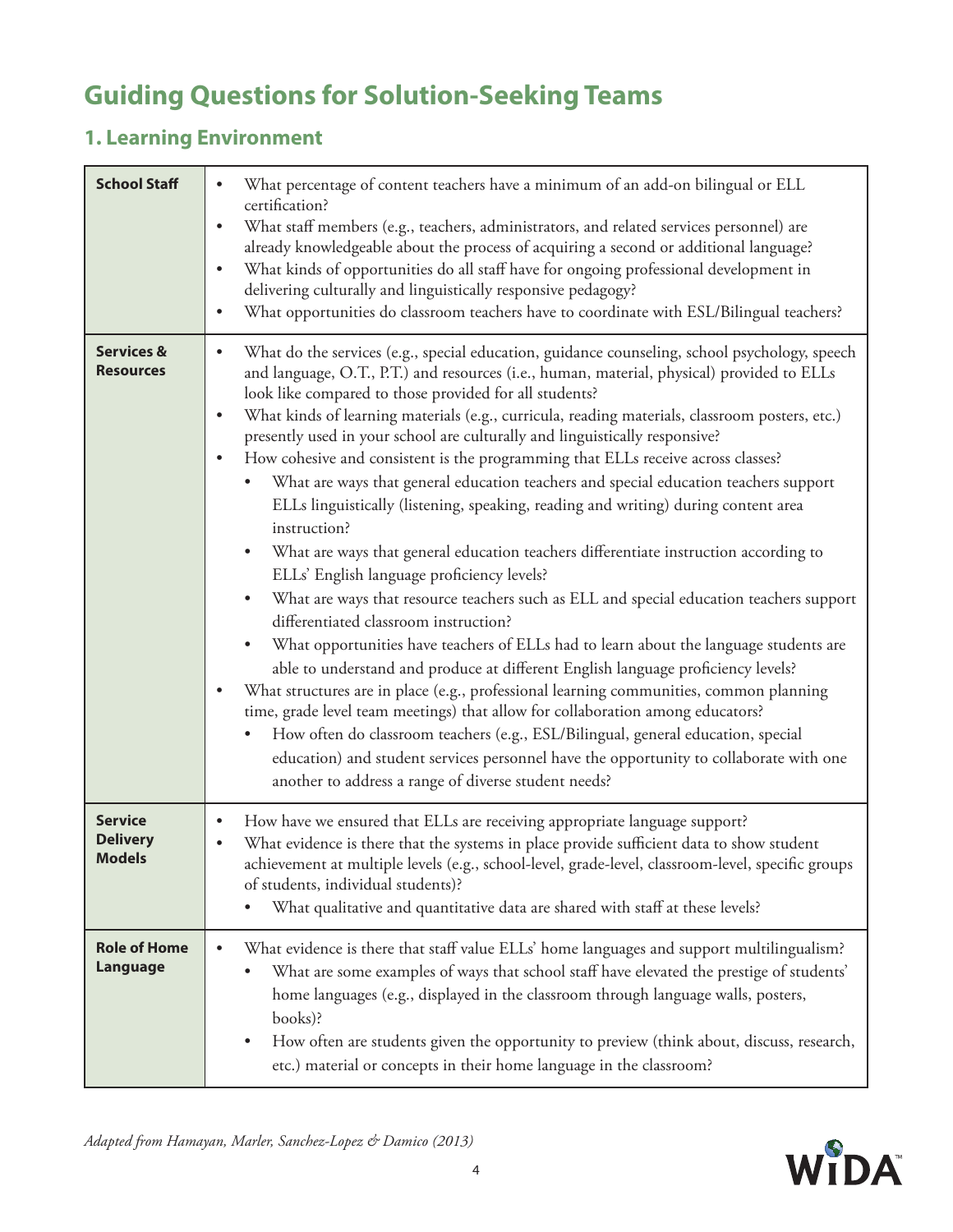| <b>Role of Home</b><br><b>Culture</b>                           | What district/school policies have been developed or changed to be more sensitive to the<br>$\bullet$<br>cultures of students and their families?<br>How have school staff incorporated the diverse experiences of students into the curriculum?<br>$\bullet$<br>What school /district initiatives reflect students' cultural and ethnic backgrounds and view<br>them as resources and strengths that add to the richness of the school community?<br>What are some professional development opportunities that have helped educators<br>$\bullet$<br>become more aware of the cultural differences that may explain ELL students' forms of<br>communication and behavior?                                                                                                                                                                                                                                                                                                                                                                                                                                                                                                                                                                                                                                                                                                                            |
|-----------------------------------------------------------------|-------------------------------------------------------------------------------------------------------------------------------------------------------------------------------------------------------------------------------------------------------------------------------------------------------------------------------------------------------------------------------------------------------------------------------------------------------------------------------------------------------------------------------------------------------------------------------------------------------------------------------------------------------------------------------------------------------------------------------------------------------------------------------------------------------------------------------------------------------------------------------------------------------------------------------------------------------------------------------------------------------------------------------------------------------------------------------------------------------------------------------------------------------------------------------------------------------------------------------------------------------------------------------------------------------------------------------------------------------------------------------------------------------|
| <b>Role of</b><br><b>Instruction &amp;</b><br><b>Assessment</b> | Describe the types of language services ELL students receive.<br>What student data support the effectiveness of these services?<br>What student data show ELLs' academic achievement and linguistic progress?<br>What opportunities do students have to practice and show what they know in multiple<br>$\bullet$<br>modalities?<br>What opportunities do students have to practice and show what they know in each of their<br>languages across contexts?<br>To what extent are staff aware of the anxiety ELL students may experience when learning a<br>new language?<br>To what extent are students allowed to show what they know orally and in writing in<br>all of their languages?<br>How well is the school progressing in promoting a balanced assessment system in which<br>both instructional assessment and summative, large-scale assessment methods are utilized?<br>What assessment methods do staff use to measure ELLs' content knowledge rather than<br>their English language proficiency?<br>What evidence is there that language is not serving as a barrier to content assessments?<br>$\bullet$<br>What discussions have staff had around the potential limitations of standardized assessment<br>tools that are not standardized on diverse populations?<br>To what extent do teachers attend to language for all students in design, planning, delivery,<br>and assessment? |

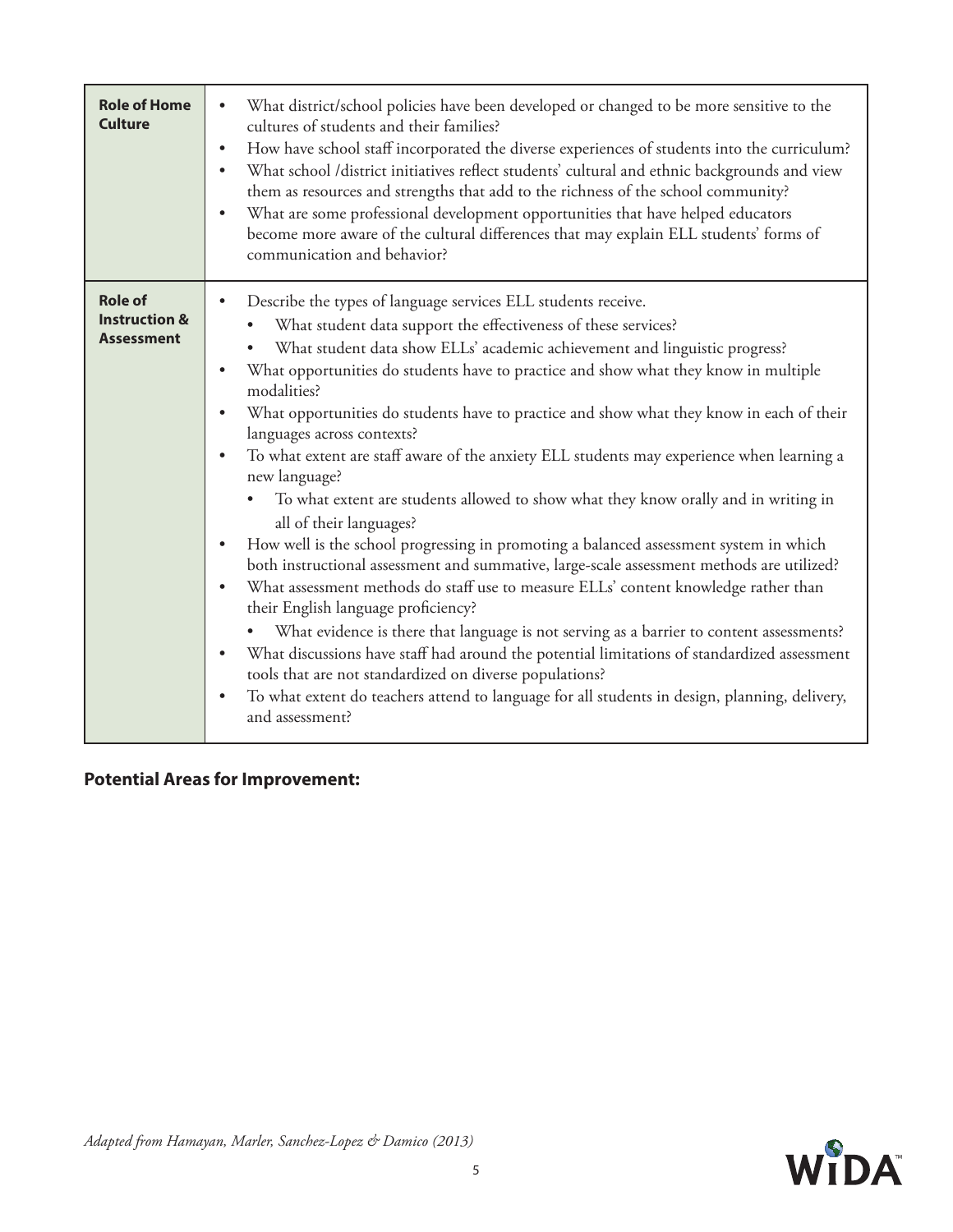## **2. Academic Achievement and Instruction**

- How well are multidisciplinary staff (e.g., ESL/Bilingual, reading specialists, general education teachers, etc.) integrated into solution-seeking meetings?
- How well do staff distinguish the difference between social/instructional language and academic language when discussing ELLs' performance in school?
- What opportunities for collaboration are provided for staff to integrate academic language and literacy instruction into content lessons?
- How consistently do all staff integrate language and content objectives into content area instruction?
- What professional development have all staff received on understanding ELLs' English language proficiency levels (i.e., oral language composite scores, literacy composite score, and scores for each of the four language domains)?
- What opportunities do teachers have to learn about the particular contexts that present the most challenges for ELLs?
- What opportunities do teachers have to learn about the particular contexts in which ELLs seem to flourish?
	- What opportunities do all educators have to learn about the strategies that teachers in these effective learning environments use?

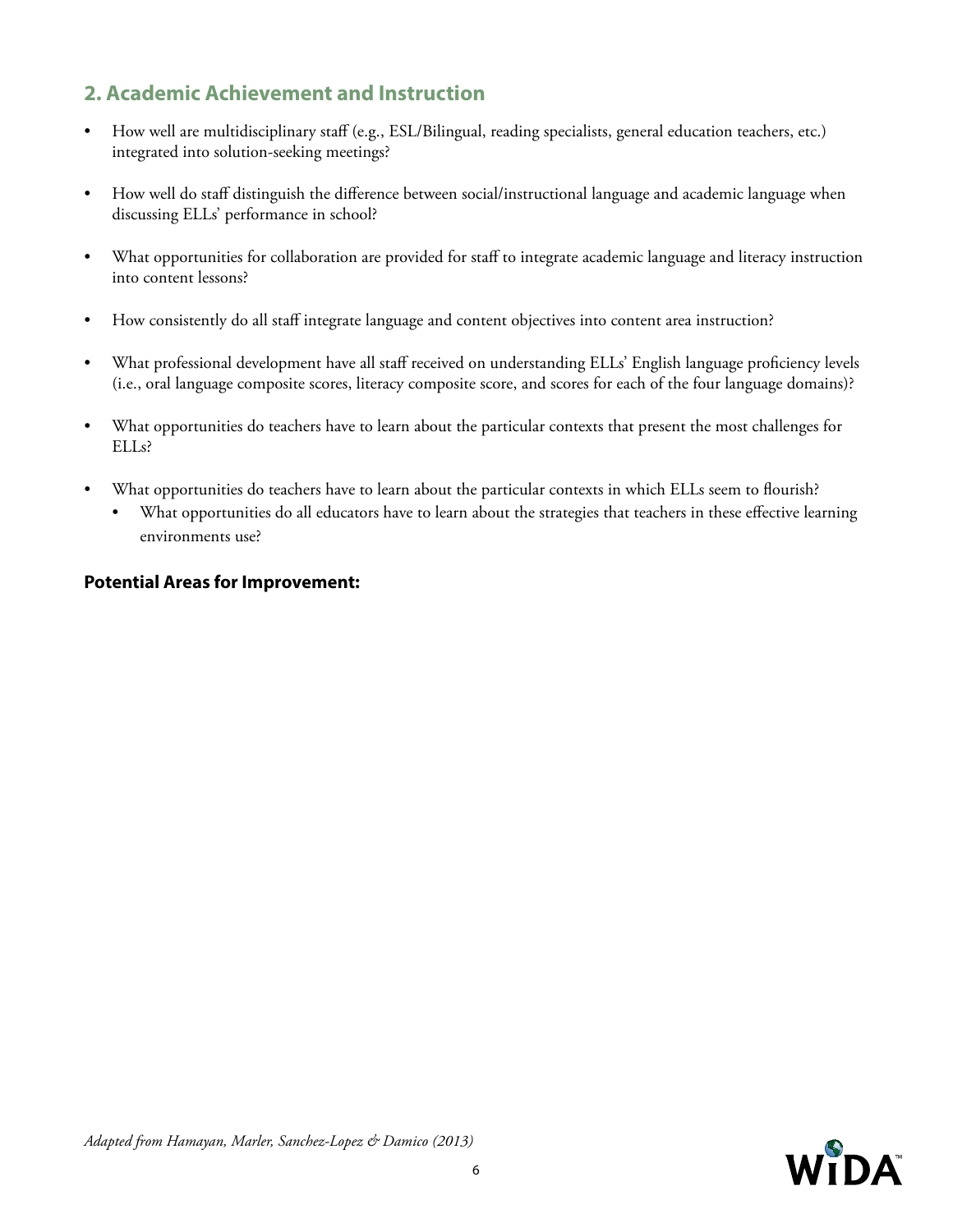# **3. Oral Language and Literacy**

## **Oral Language Development**

| <b>First</b><br>Language<br><b>Acquisition</b>                           | What information do educators have about ELLs' linguistic development (from birth to age<br>5) in their home language?<br>Is there evidence that the student experienced any developmental delays?<br>Is there evidence that the student's language development progressed at a typical rate<br>$\bullet$<br>before entering school?                                                                                                                                                                                                                                                                                                                                                                                                                                                                                                                                                                                                                                         |
|--------------------------------------------------------------------------|------------------------------------------------------------------------------------------------------------------------------------------------------------------------------------------------------------------------------------------------------------------------------------------------------------------------------------------------------------------------------------------------------------------------------------------------------------------------------------------------------------------------------------------------------------------------------------------------------------------------------------------------------------------------------------------------------------------------------------------------------------------------------------------------------------------------------------------------------------------------------------------------------------------------------------------------------------------------------|
| <b>Acquisition</b><br>of a<br>Second or<br><b>Additional</b><br>Language | How much do educators know about the amount of exposure to English ELLs received prior<br>to entering their school/district?<br>Which students are simultaneous bilinguals? Which students are sequential bilinguals?<br>$\bullet$<br>How much exposure have ELLs had to either/both social and academic language?<br>$\bullet$<br>Have teachers had the opportunity to learn about the similarities and differences between<br>students' native languages and English?<br>Have teachers had the opportunity to learn about how students' temperament may impact the<br>second (or additional) language acquisition process?<br>Have teachers had the opportunity to learn that typical language development can occur at<br>different rates for each language domain (listening, speaking, reading, and writing)?<br>What opportunities have teachers had to learn that students' language proficiency can vary<br>depending on the affective environment of the classroom? |

### **Literacy Factors**

| <b>Literacy in</b><br><b>English</b>                                  | How do teachers create a meaningful context for ELLs during literacy instruction in English<br>$\bullet$<br>(rather than teaching literacy skills in isolation)?<br>How do teachers help students connect their personal experiences to the reading material?<br>٠<br>How do teachers help students develop the language and vocabulary students need in order to<br>٠<br>recognize and comprehend what they are reading in English?                                                                                                                                                                                                                                                                                                |  |  |  |
|-----------------------------------------------------------------------|-------------------------------------------------------------------------------------------------------------------------------------------------------------------------------------------------------------------------------------------------------------------------------------------------------------------------------------------------------------------------------------------------------------------------------------------------------------------------------------------------------------------------------------------------------------------------------------------------------------------------------------------------------------------------------------------------------------------------------------|--|--|--|
| <b>Social</b><br><b>Literacy &amp;</b><br><b>Academic</b><br>Literacy | What are ways that school staff encourage students to develop social literacy in both their<br>home language(s) and in English?<br>What are ways that school staff encourage students to develop academic literacy in both their<br>$\bullet$<br>native language(s) and in English?                                                                                                                                                                                                                                                                                                                                                                                                                                                 |  |  |  |
| <b>Reinforcing</b><br>Literacy at<br>Home                             | What programs do schools/districts have in place to work with public libraries and the school<br>library to increase the number of books, magazines, and movies in the languages of the school<br>community?<br>What programs do schools/districts have in place to work collaboratively with public libraries<br>$\bullet$<br>to assist ELL students and their families in obtaining library cards?<br>How often do educators request the help of older ELLs to read with younger ELLs in both<br>$\bullet$<br>their home languages and in English?<br>How often are ELLs provided opportunities to create dual language texts and stories with the<br>٠<br>help of older ELL students, students' families, and community members? |  |  |  |

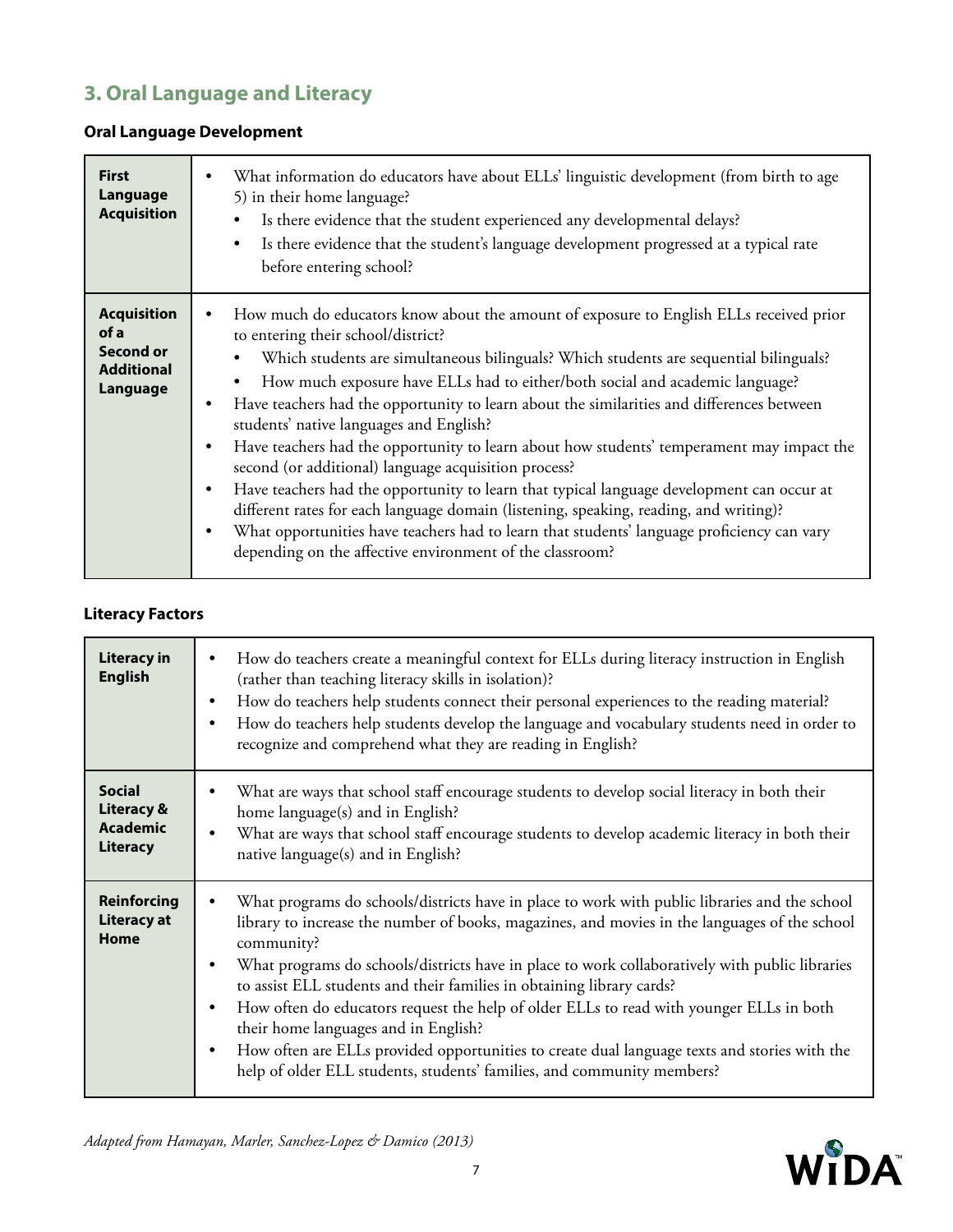## **Potential Areas for Improvement:**

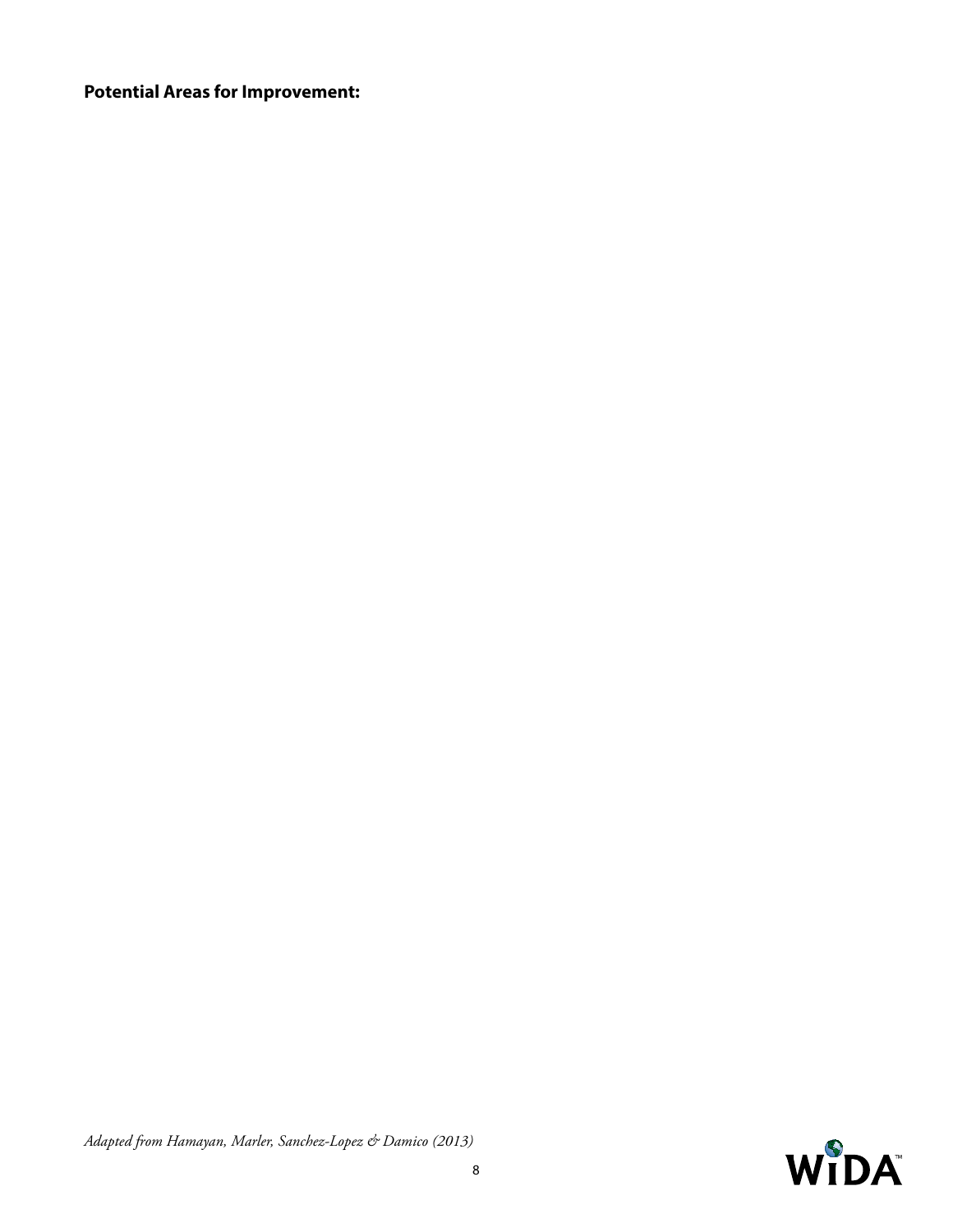## **4. Personal and Family**

- What are ways that educators actively seek to learn about their ELL students and their families?
	- What are ways that educators seek to learn about ELL students':
		- Interests?
		- Experiences?
		- Talents?
		- Aspirations?
- What are ways that educators learn about:
	- The aspirations that the families of ELLs have for their children and work to support these goals?
	- The customs of the families of their ELL students?
- What opportunities are there for parents from diverse cultures to participate in school initiatives?
- What are ways that educators work collaboratively with ELLs' families to determine a way to communicate and support one another?
- What are ways that educators learn about the strengths that ELL families bring with them?
- Which extracurricular activities reflect ELL students' interests?
- How accessible are extracurricular activities to ELL students and their families?

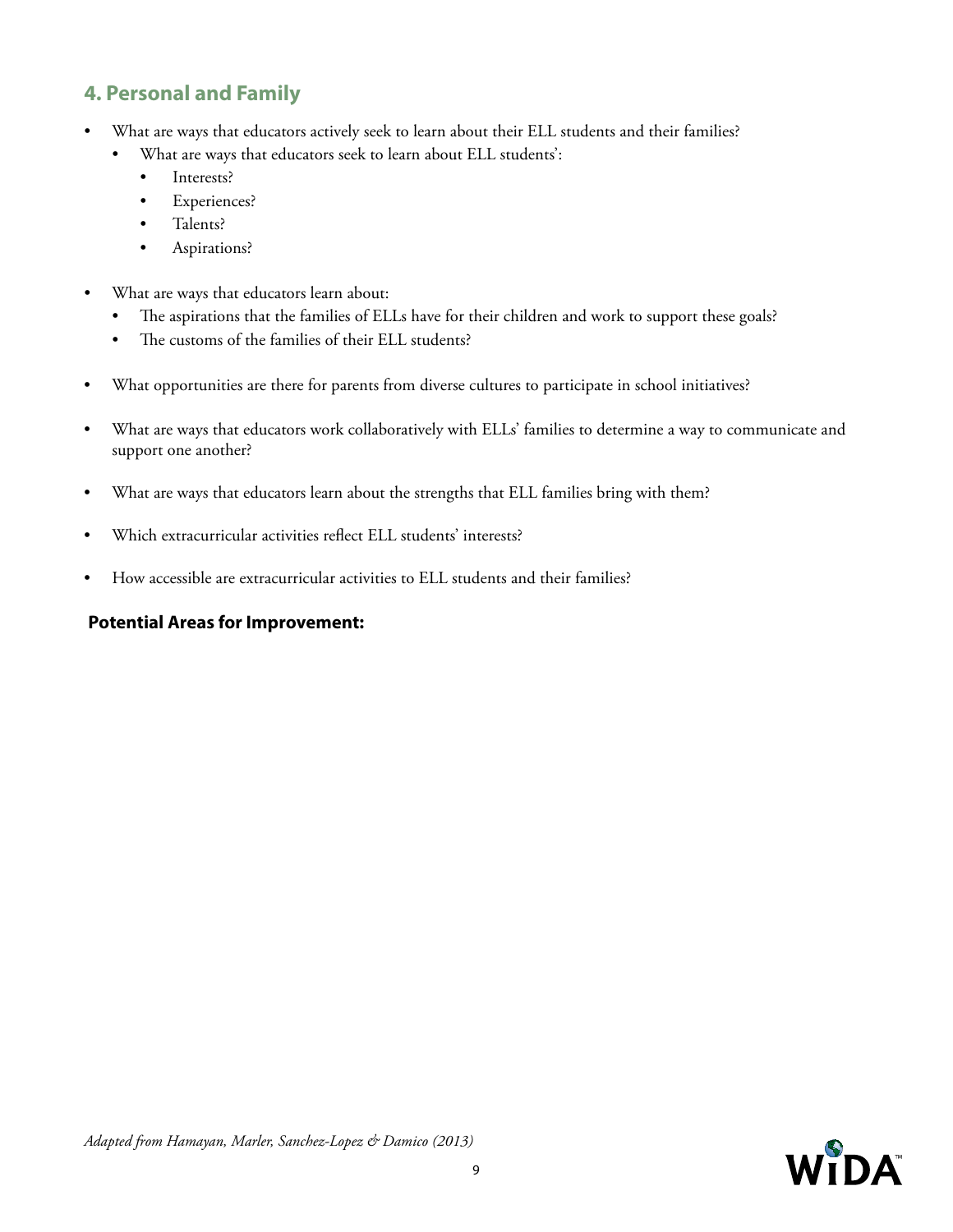# **5. Physical and Psychological**

| <b>Screening</b>                         | How do schools/districts screen for:<br>Disease or medical conditions?<br>٠<br>Dental, vision, and hearing?<br>Nutrition and access to food?<br>Access to treatment for health conditions?<br>Mental health and well-being (e.g., anxiety, depression, etc.)?                                                                                                                                                                                                                                                                                                                                                                                                                                                                                                                                                                                                                                                                                                                                                                                                                   |
|------------------------------------------|---------------------------------------------------------------------------------------------------------------------------------------------------------------------------------------------------------------------------------------------------------------------------------------------------------------------------------------------------------------------------------------------------------------------------------------------------------------------------------------------------------------------------------------------------------------------------------------------------------------------------------------------------------------------------------------------------------------------------------------------------------------------------------------------------------------------------------------------------------------------------------------------------------------------------------------------------------------------------------------------------------------------------------------------------------------------------------|
| <b>School</b><br><b>Staff</b>            | What has the school/district done to create environments where ELLs feel comfortable<br>speaking with school staff about their physical and social-emotional needs?<br>What systems are in place to make interpreters and/or cultural brokers available to interview<br>$\bullet$<br>students' families about students' physical and psychological needs?<br>What have schools/districts done to increase access to bilingual student services personnel<br>$\bullet$<br>(e.g., social workers, guidance counselors, nurses, school psychologists)?<br>What systems/resources are in place for schools/districts to gather information / assess<br>ELLs in their home languages?                                                                                                                                                                                                                                                                                                                                                                                                |
| Social-<br><b>Emotional</b><br>Wellbeing | How aware are staff of ELL students' levels of acculturation?<br>$\bullet$<br>How aware are staff of the stress some ELL students experience associated with negotiating<br>differences between their home and school culture?<br>What systems are in place for schools to survey staff, students, and parents to gain a sense of<br>$\bullet$<br>the school climate?<br>What do staff know about ELL students' comfort level speaking, reading, or writing in<br>$\bullet$<br>English:<br>In the presence of large groups?<br>In the presence of small groups?<br>With friends?<br>$\bullet$<br>With teachers and other school staff?<br>What class-wide social-emotional curricula have schools implemented to build student<br>competencies in the areas of:<br>regulating emotions?<br>establishing positive relationships?<br>making responsible decisions?<br>building self-awareness and self-esteem?<br>resolving conflicts constructively?<br>What type of small groups do schools offer for students in need of additional social-emotional<br>or behavioral support? |

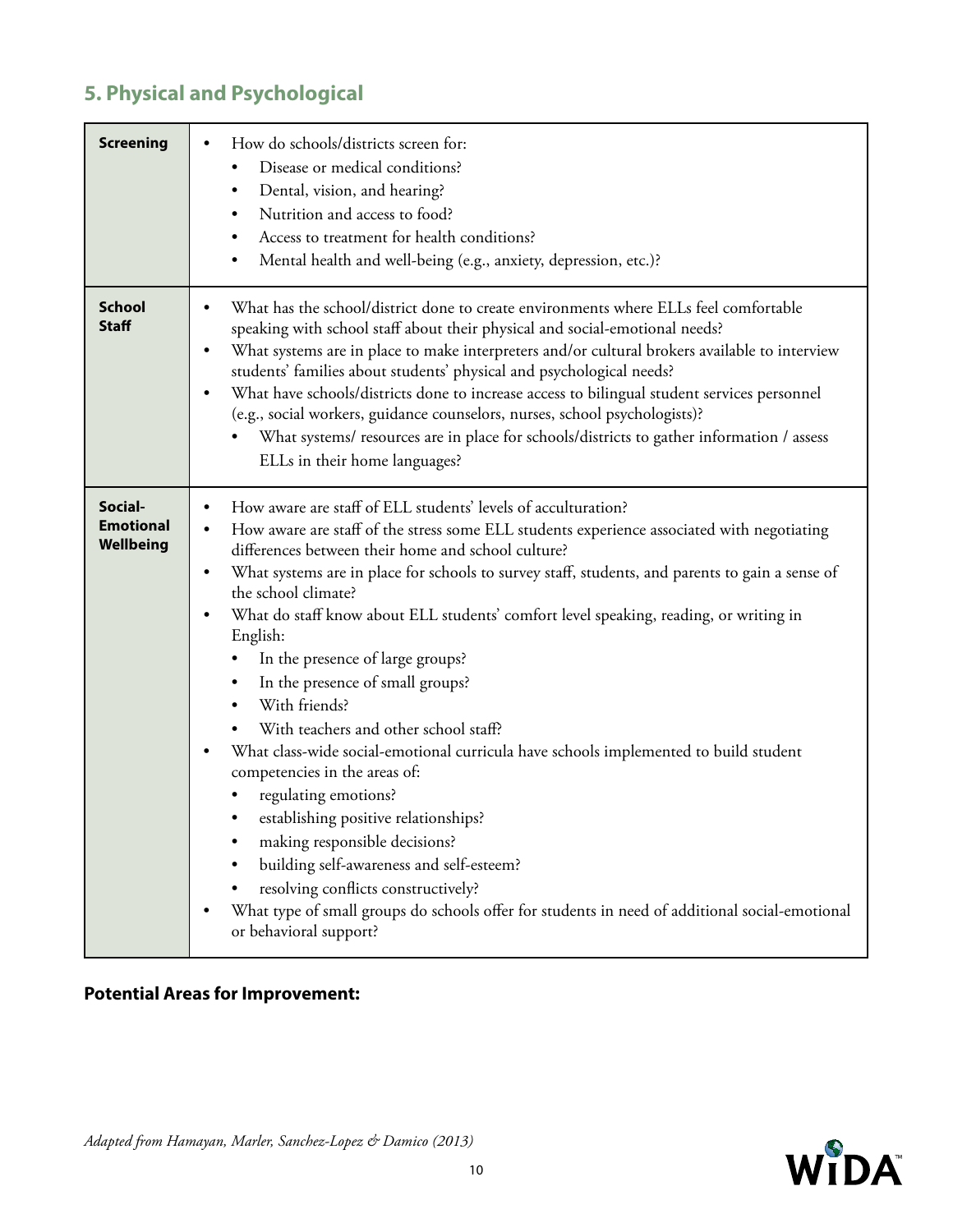## **6. Previous Schooling**

- What information have educators / administrators gathered about ELL students' previous schooling experiences?
- Do educators have access to transcripts from students' previous schools?
- What information has been gathered on:
	- The courses students took?
	- The language(s) of instruction?
	- Attendance patterns?
	- The teaching philosophy of previous schooling?
- Describe the types of language supports students received previously in other U.S. schools (e.g., cohesive/ integrated vs. inconsistent).
- What apprenticeships or community-based education programs did the student participate in?

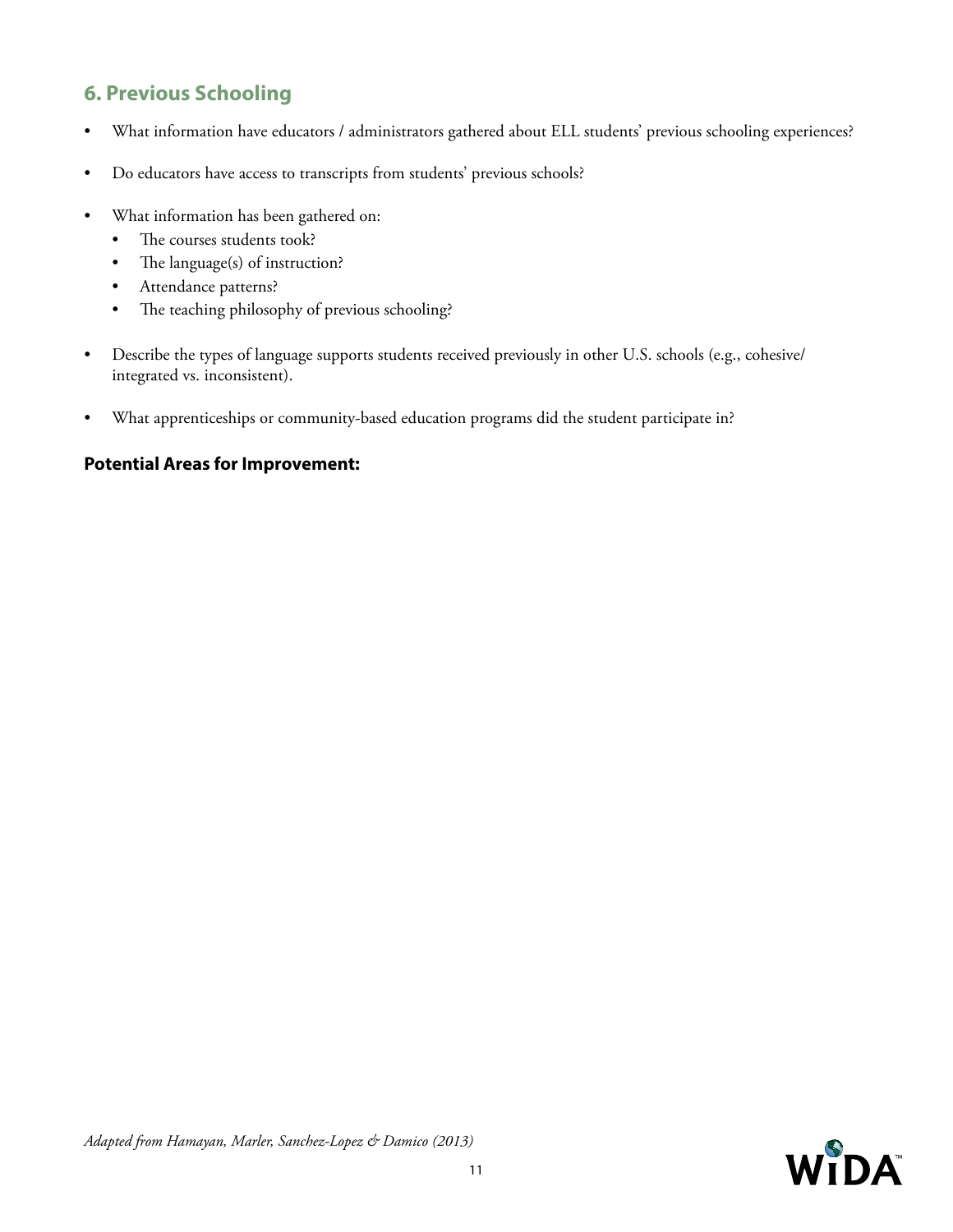## **7. Cross-Cultural Considerations**

- How do educators consider the linguistic and cultural contexts when examining ELL students' performance?
- How often do ELL students see themselves, their historical and cultural perspectives, and languages reflected in the curriculum?
	- How often do schools/districts examine the images, resources, strategies, activities, and materials used in instruction to see if they reflect the experiences and backgrounds of the diverse student body?
	- How often are students and other community members invited and encouraged to share their perspectives on the cultural and linguistic responsiveness of the curriculum and school environment?
- What ongoing professional development opportunities have school/district leaders provided (i.e., time and materials) to assist all teachers in producing units of study that reflect the diverse experiences of their students?
	- How do the topics of these professional development opportunities reflect needs identified by staff?

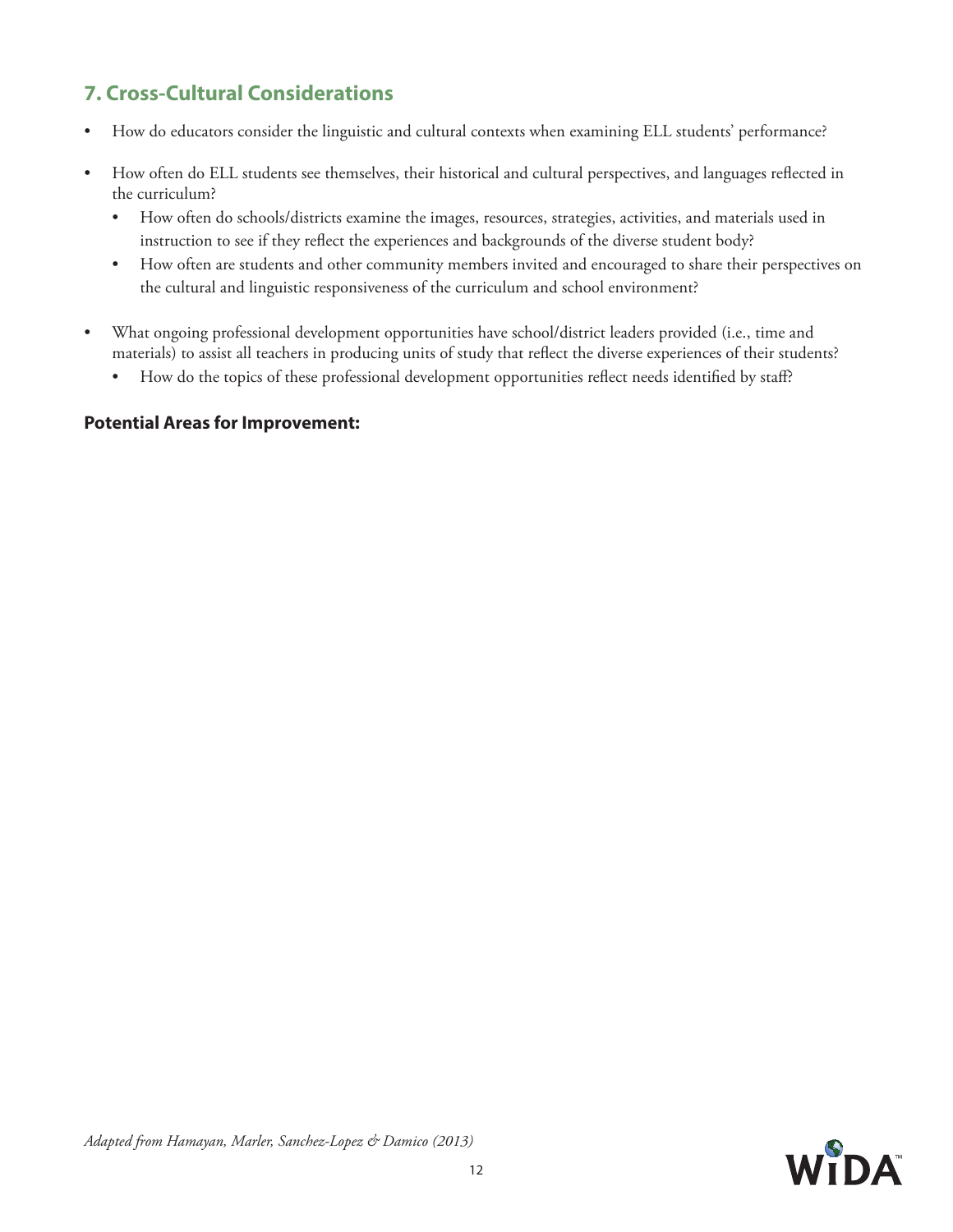# **Goal-Setting for Solution-Seeking Teams**

|        | Identify existing resources that can be<br>used to support goal attainment | List the action steps to accomplish the<br>goal (Who? What? Timeline?) | Evaluate goal attainment (How will you<br>know if the goal is achieved?) |
|--------|----------------------------------------------------------------------------|------------------------------------------------------------------------|--------------------------------------------------------------------------|
| Goal # | Human:                                                                     |                                                                        |                                                                          |
|        |                                                                            |                                                                        |                                                                          |
|        | Physical:                                                                  |                                                                        |                                                                          |
|        |                                                                            |                                                                        |                                                                          |
|        | Material:                                                                  |                                                                        |                                                                          |
|        |                                                                            |                                                                        |                                                                          |
|        |                                                                            |                                                                        |                                                                          |
| Goal # | Human:                                                                     |                                                                        |                                                                          |
|        |                                                                            |                                                                        |                                                                          |
|        | Physical:                                                                  |                                                                        |                                                                          |
|        |                                                                            |                                                                        |                                                                          |
|        | Material:                                                                  |                                                                        |                                                                          |
|        |                                                                            |                                                                        |                                                                          |
|        |                                                                            |                                                                        |                                                                          |